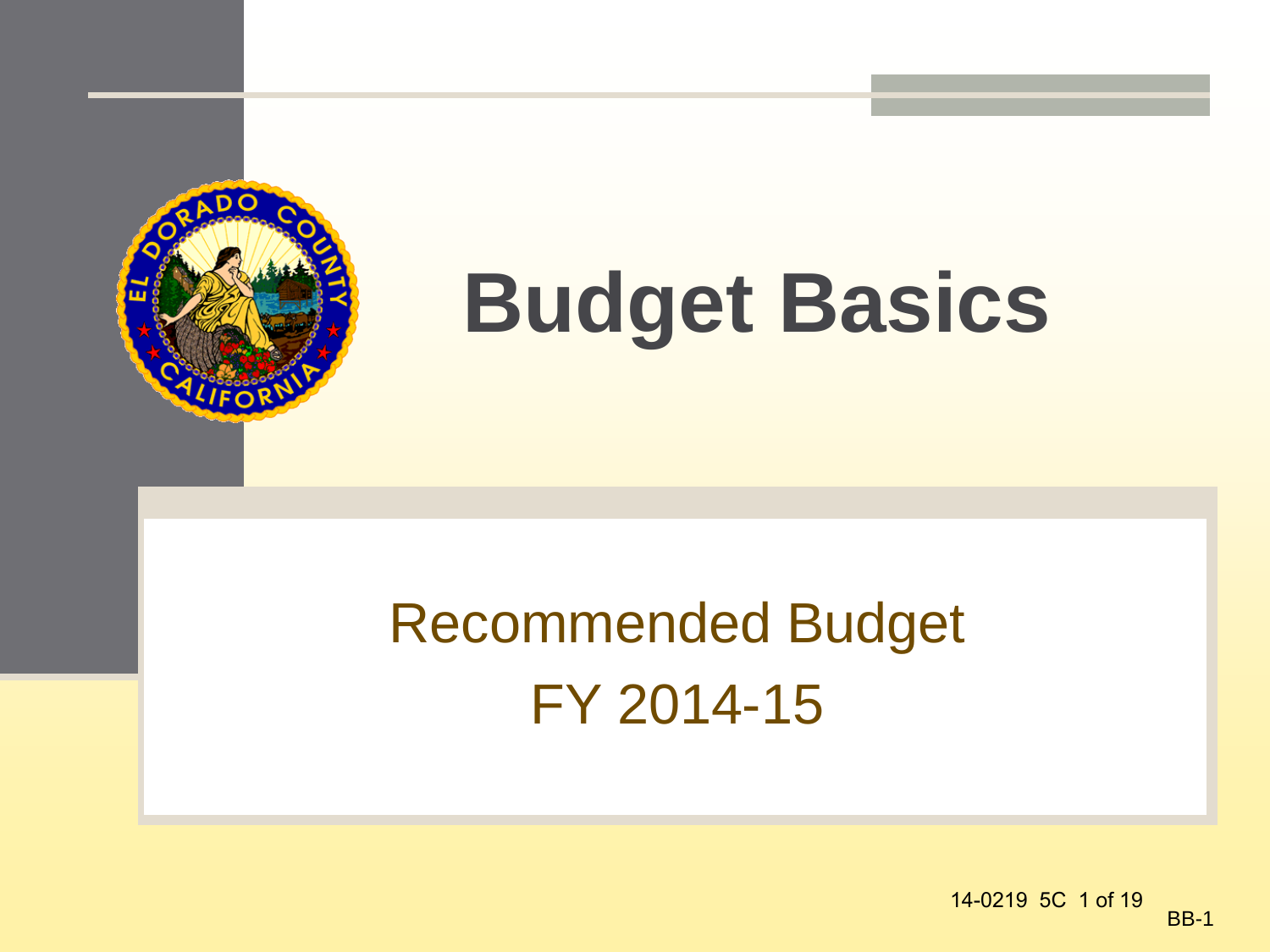### **What is the Recommended Budget?**

- A forecast of all planned revenue and expenses
- **Provides a model for how the county might** perform financially given certain assumptions about the future
- **Enables the actual financial performance of** the county to be measured against the forecast
- A budget should balance:
	- **Total revenue equals total appropriations**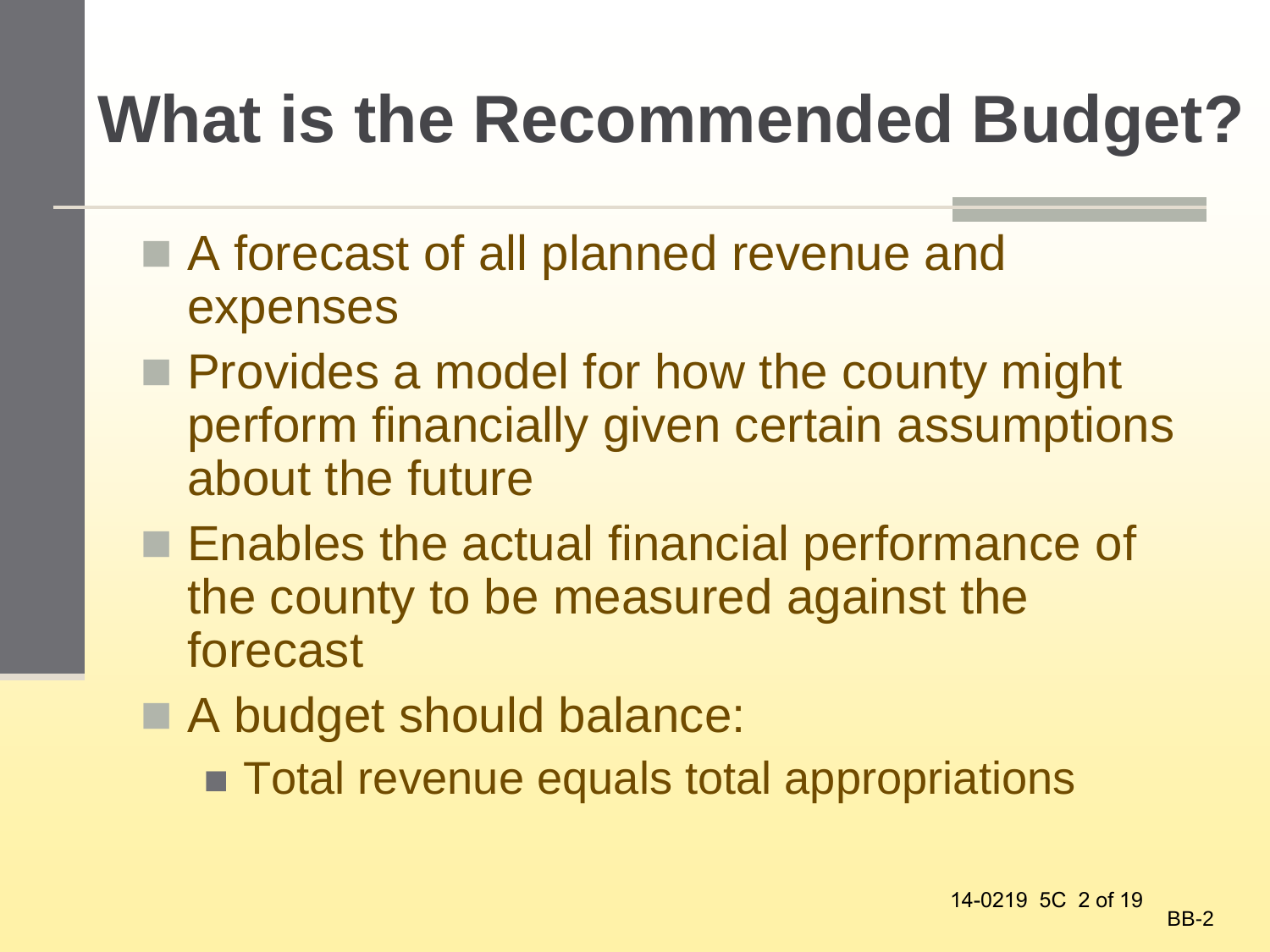## **Is the Recommended Budget balanced?**

### ■ The Recommended Budget is balanced **Projected Revenue = Projected Appropriations**

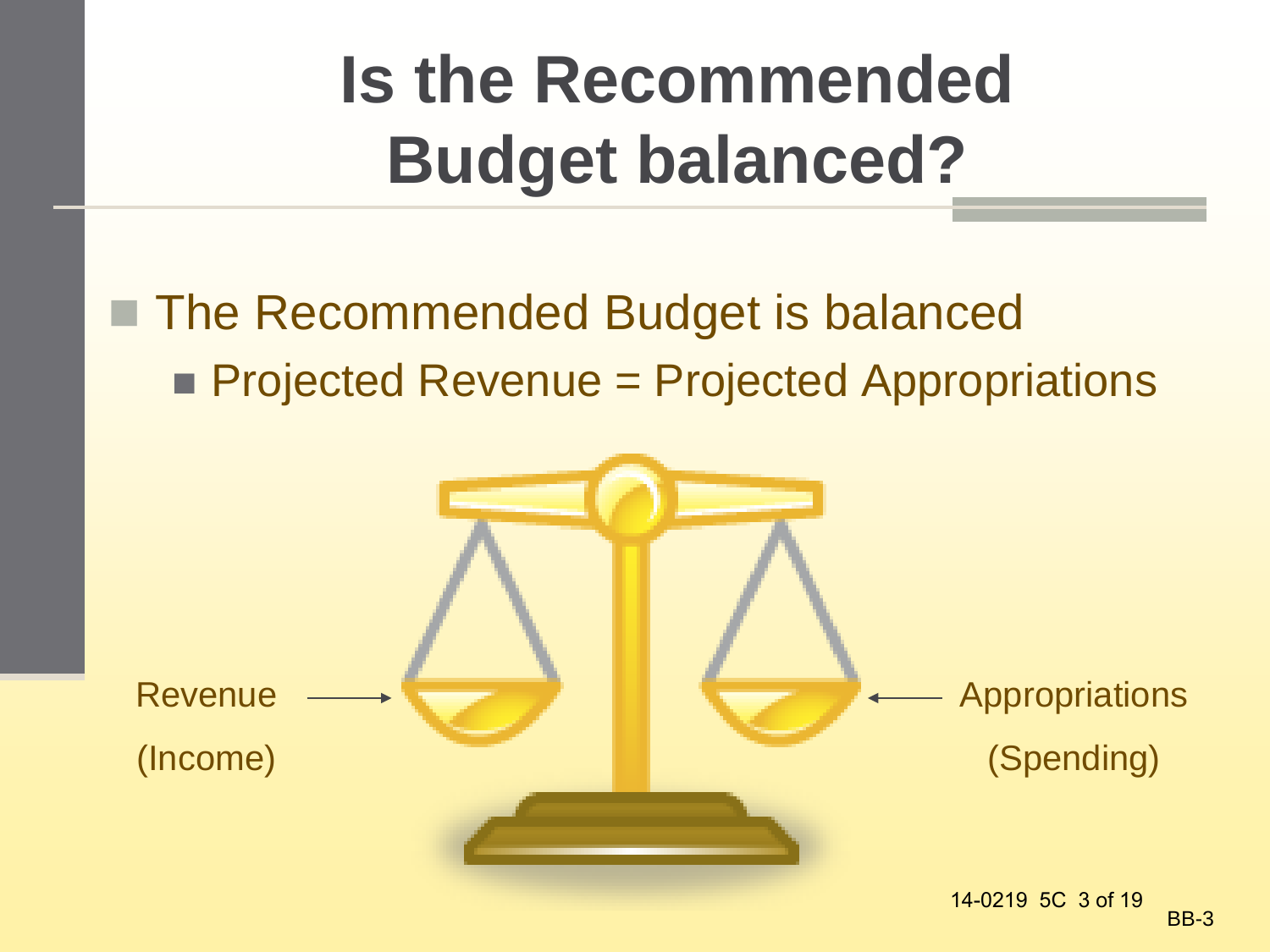## **What assumptions are built into the Recommended Budget?**

- **Property tax revenue: \$56.3 million** 
	- 2% growth over the FY 2013-14 year end projection
- **Property tax in lieu of Vehicle License Fees:** \$16.4 million
	- 2% growth over the FY 2013-14 year end projection
- Sales tax revenue: \$11.4 million
	- 5% growth over the FY 2013-14 year end projection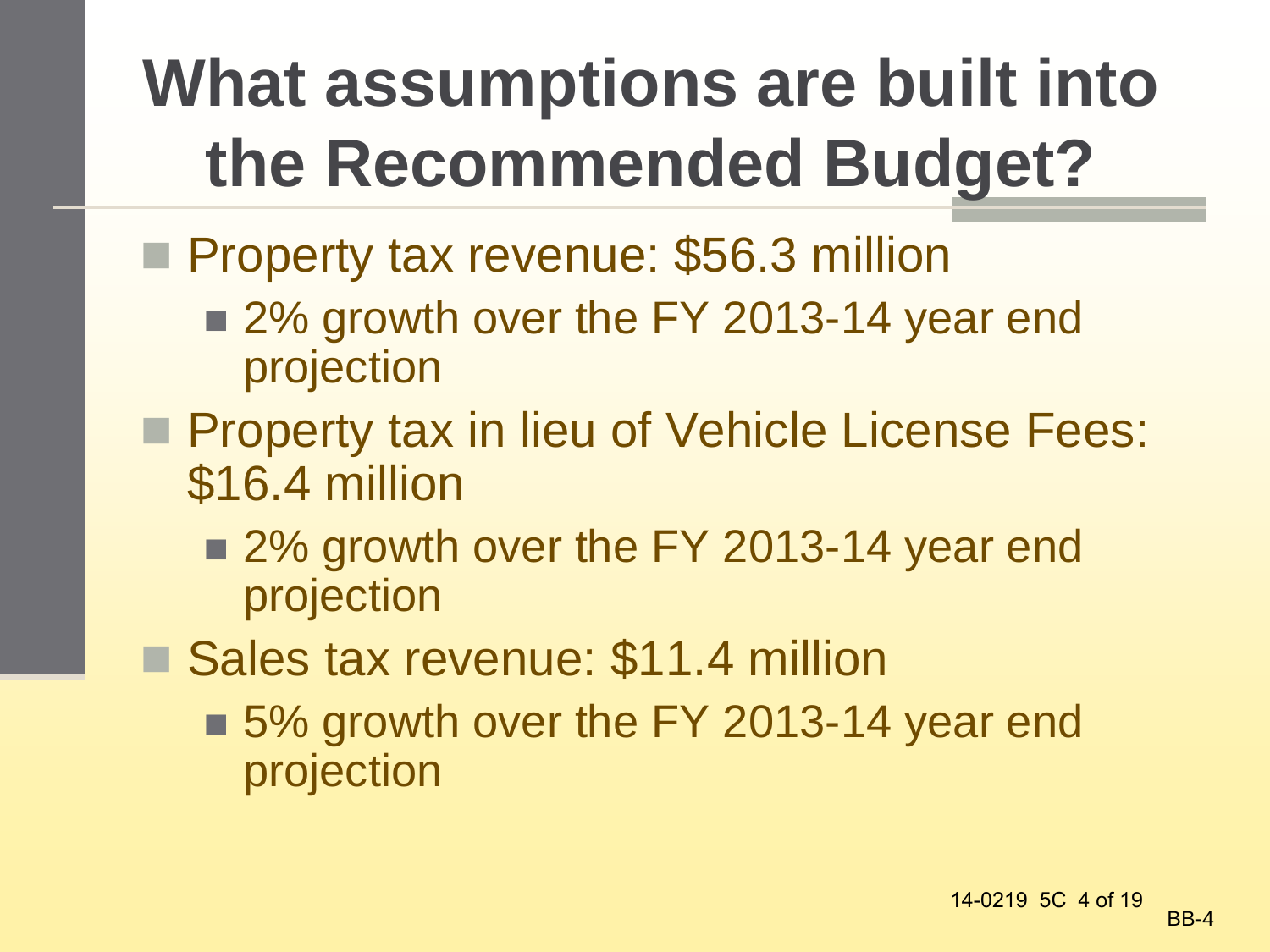### **How does the Recommended Budget compare to last year's budget?**

- Total budget decreased by \$13.5 million (-2.7%)
- General Fund increased by \$5.2 million (2.1%)

**Full Time Equivalent employees (FTEs)** decreased by 9.64.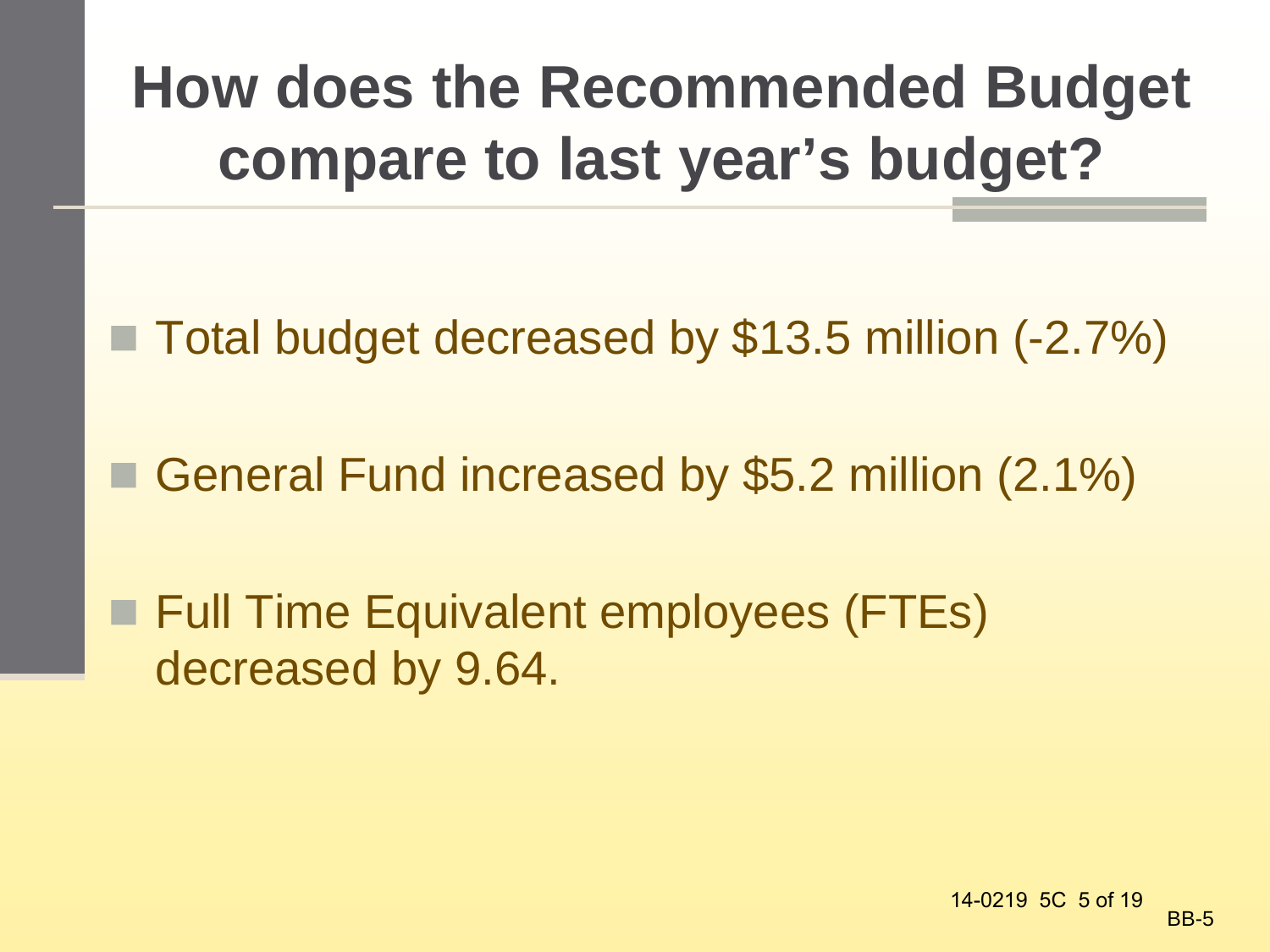### **How big is the Recommended Budget?**

 **TOTAL** Recommended Budget = \$485,178,610 General Fund =  $$254,356,517$  $\blacksquare$  Non-General Funds = \$230,822,093

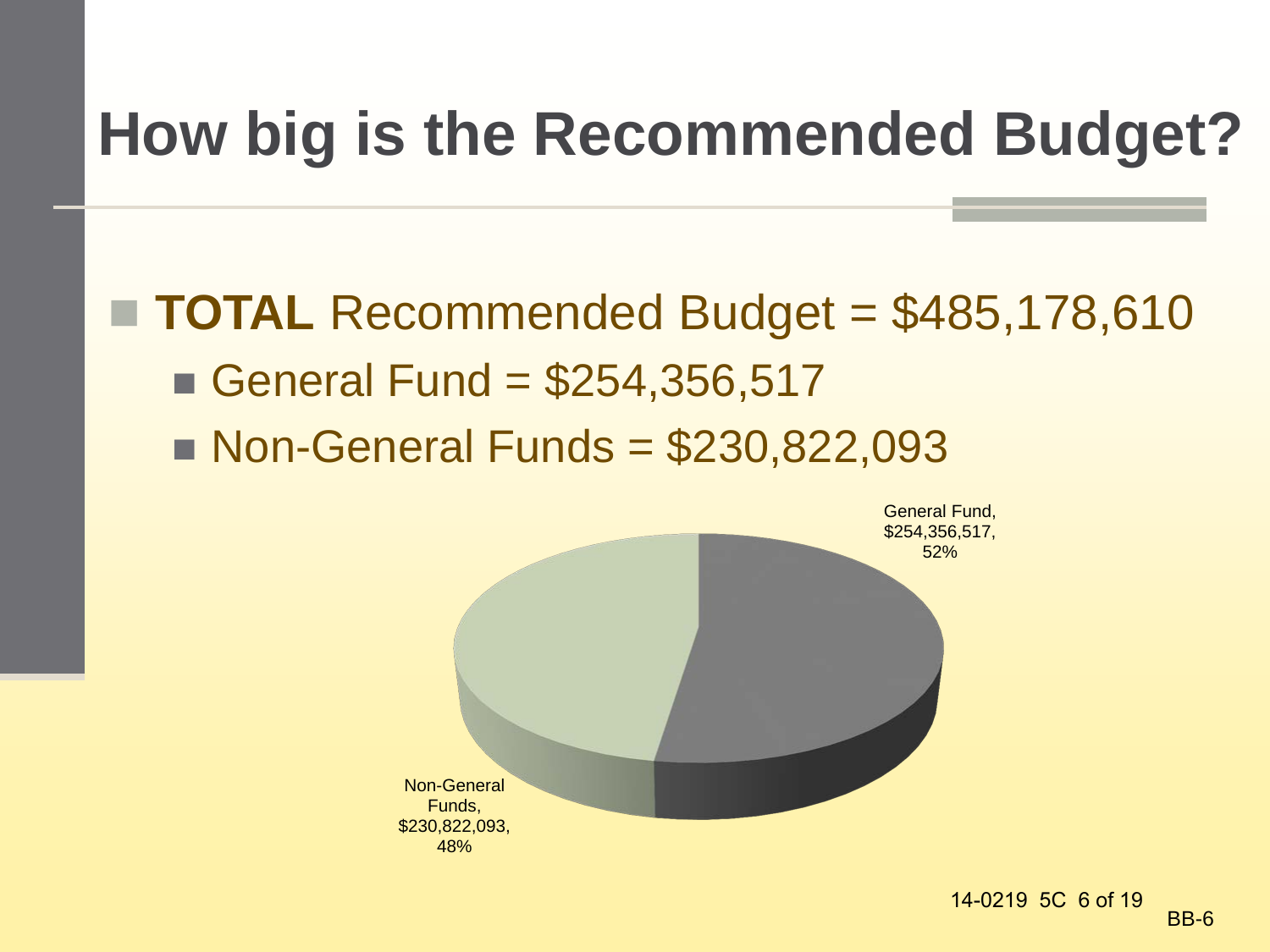### **What is the General Fund?**

■ The General Fund is the slice of the budget primarily funded with discretionary dollars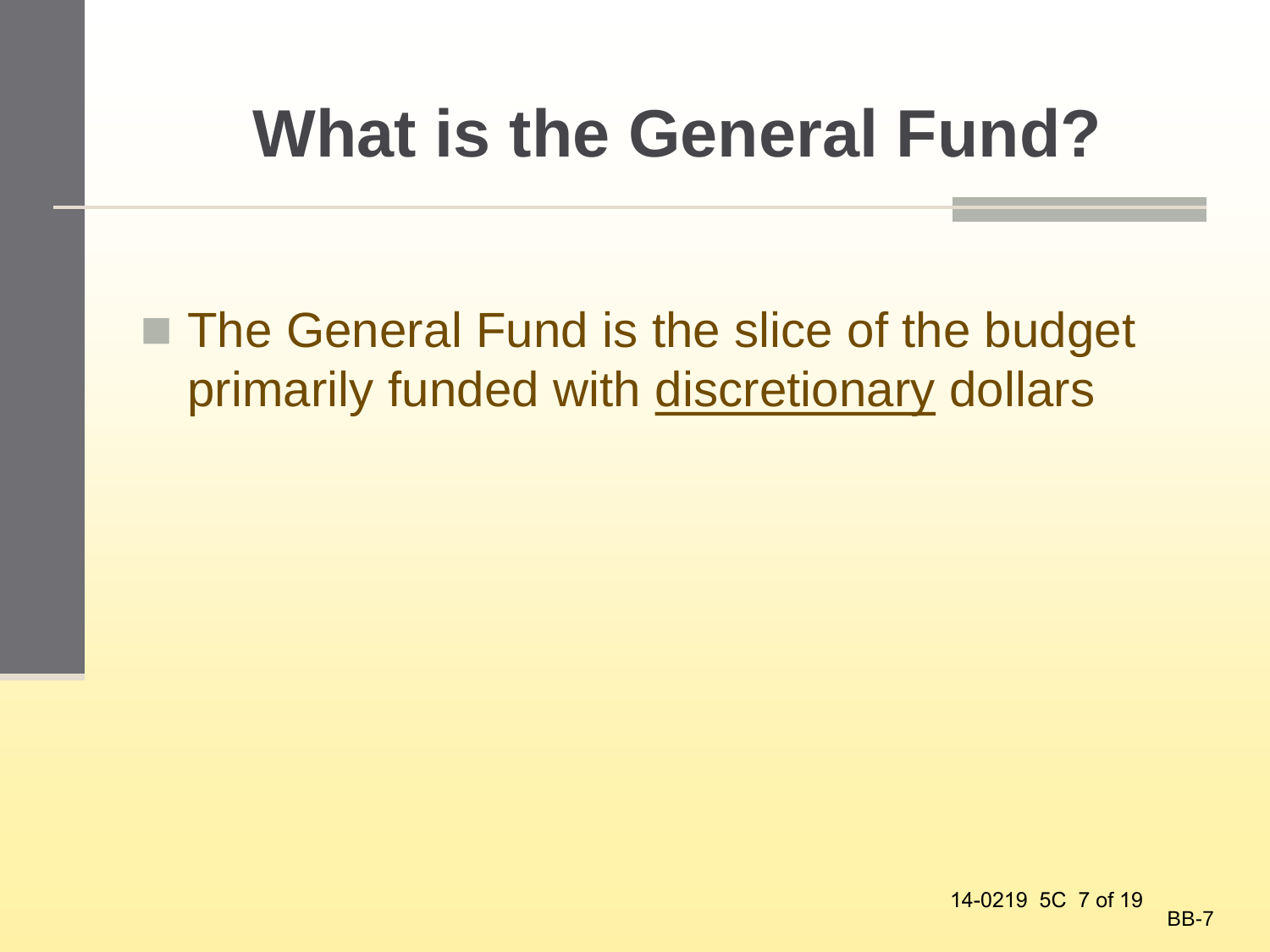## **What are Non-general funds?**

■ Non-General Fund spending is determined by state law or other special conditions

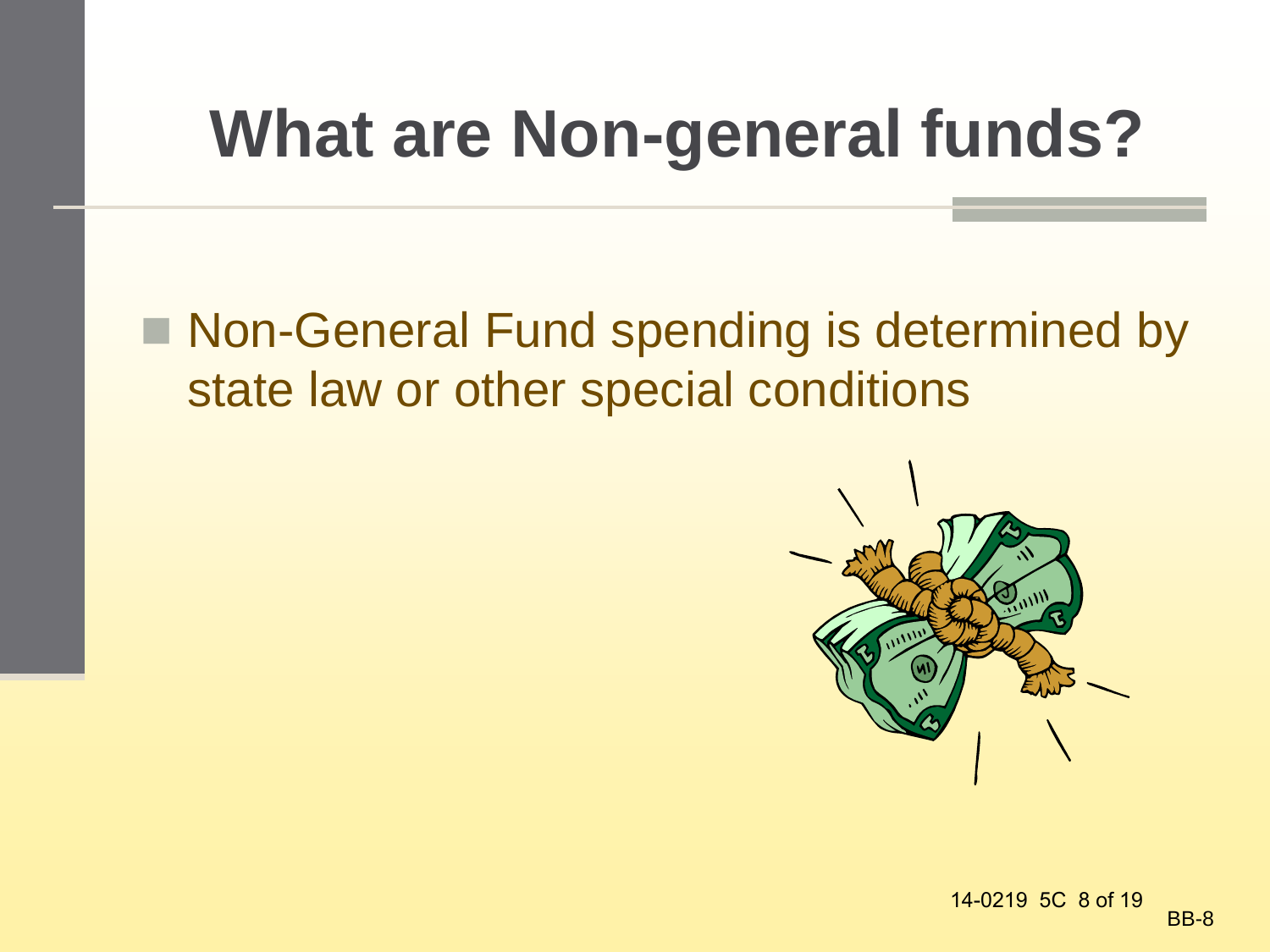### **Where does all the money come from in the Recommended Budget?**



**(revenue sources across all funds)** 14-0219 5C 9 of 19 BB-9 14-0219 5C 9 of 19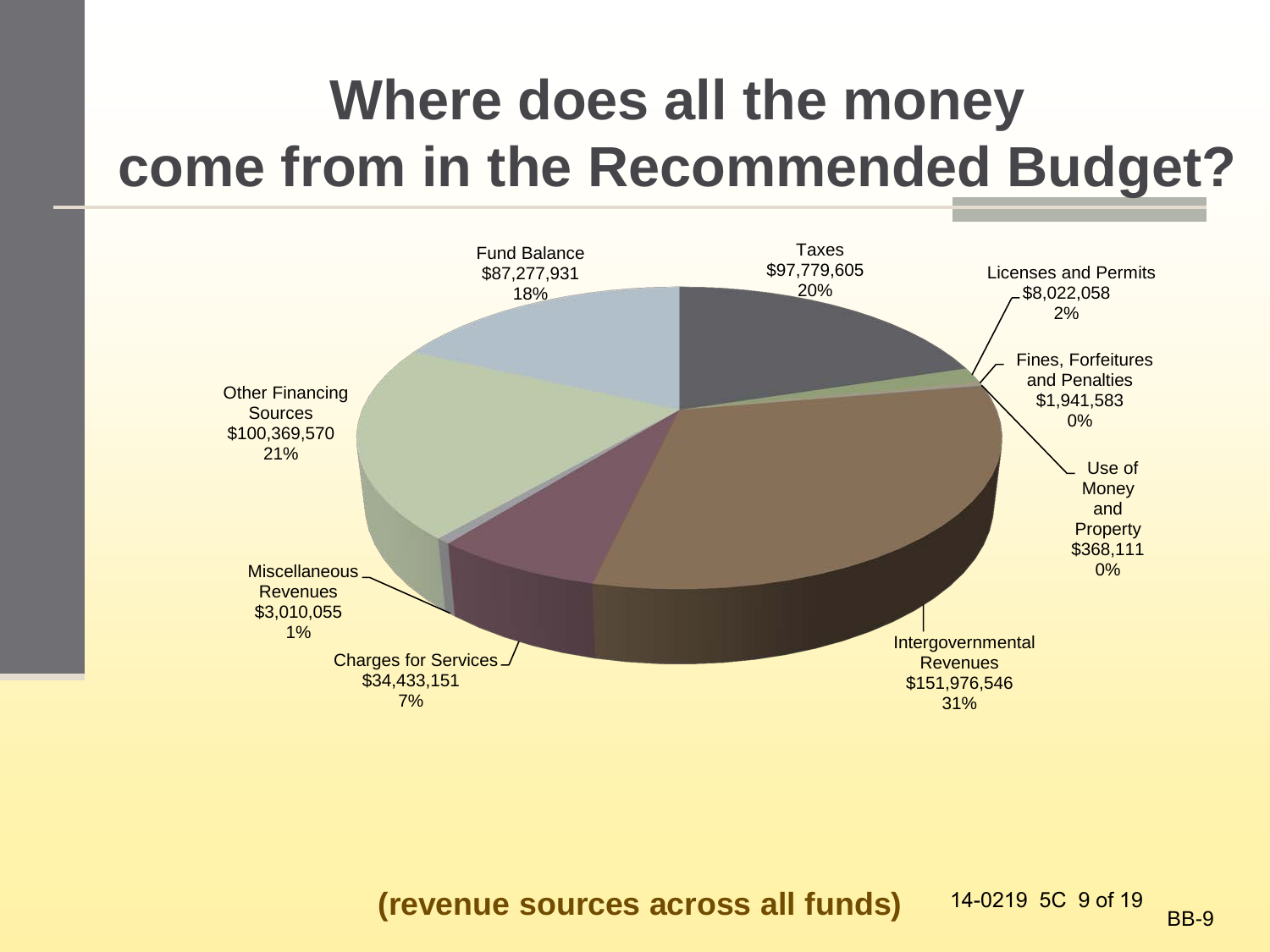### **What does the Recommended Budget pay for?**



#### **Salaries & Benefits = People = Services to the Public**

BB-10 14-0219 5C 10 of 19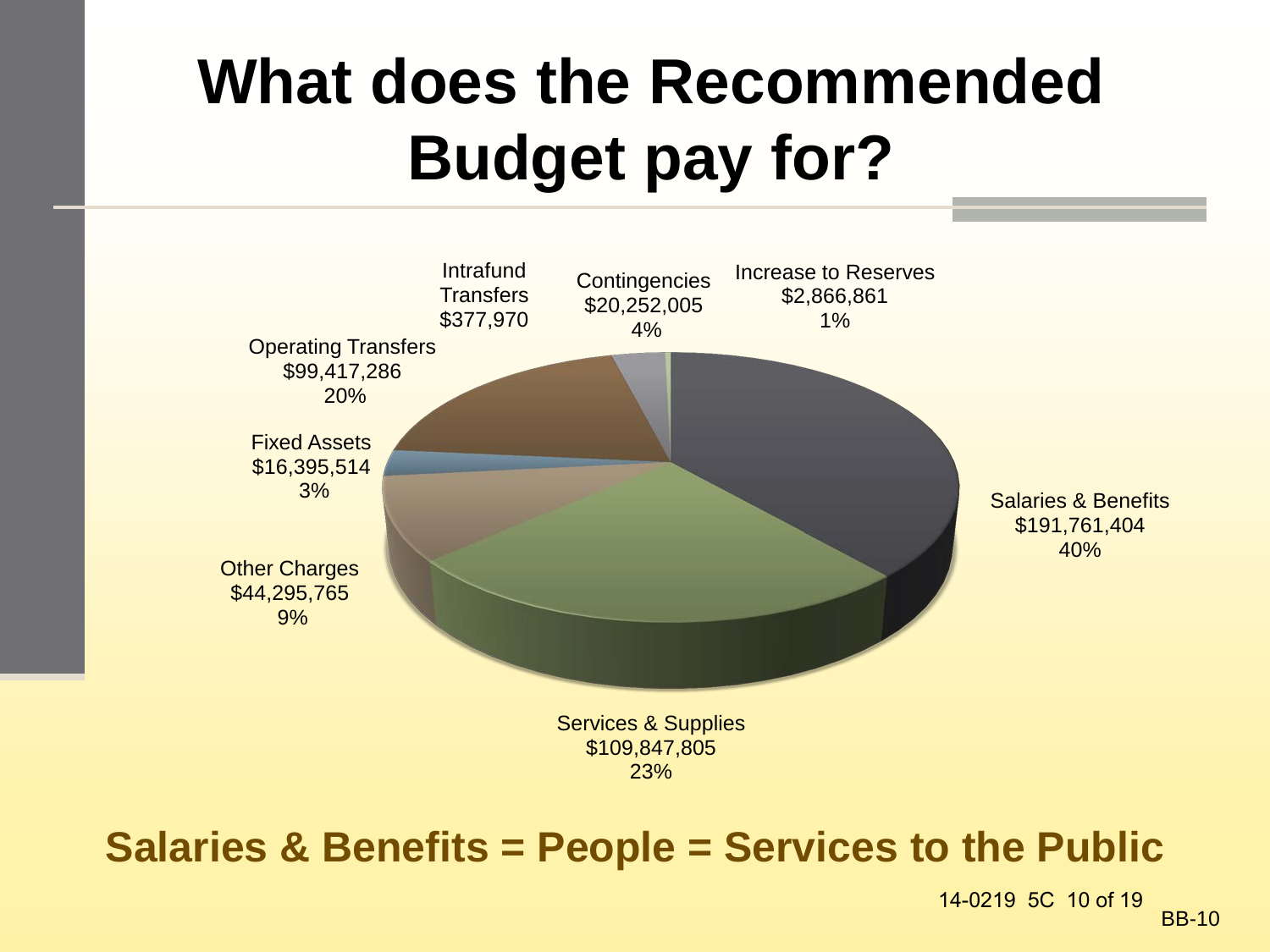### **Where does the** *General Fund* **money come from?**



BB-6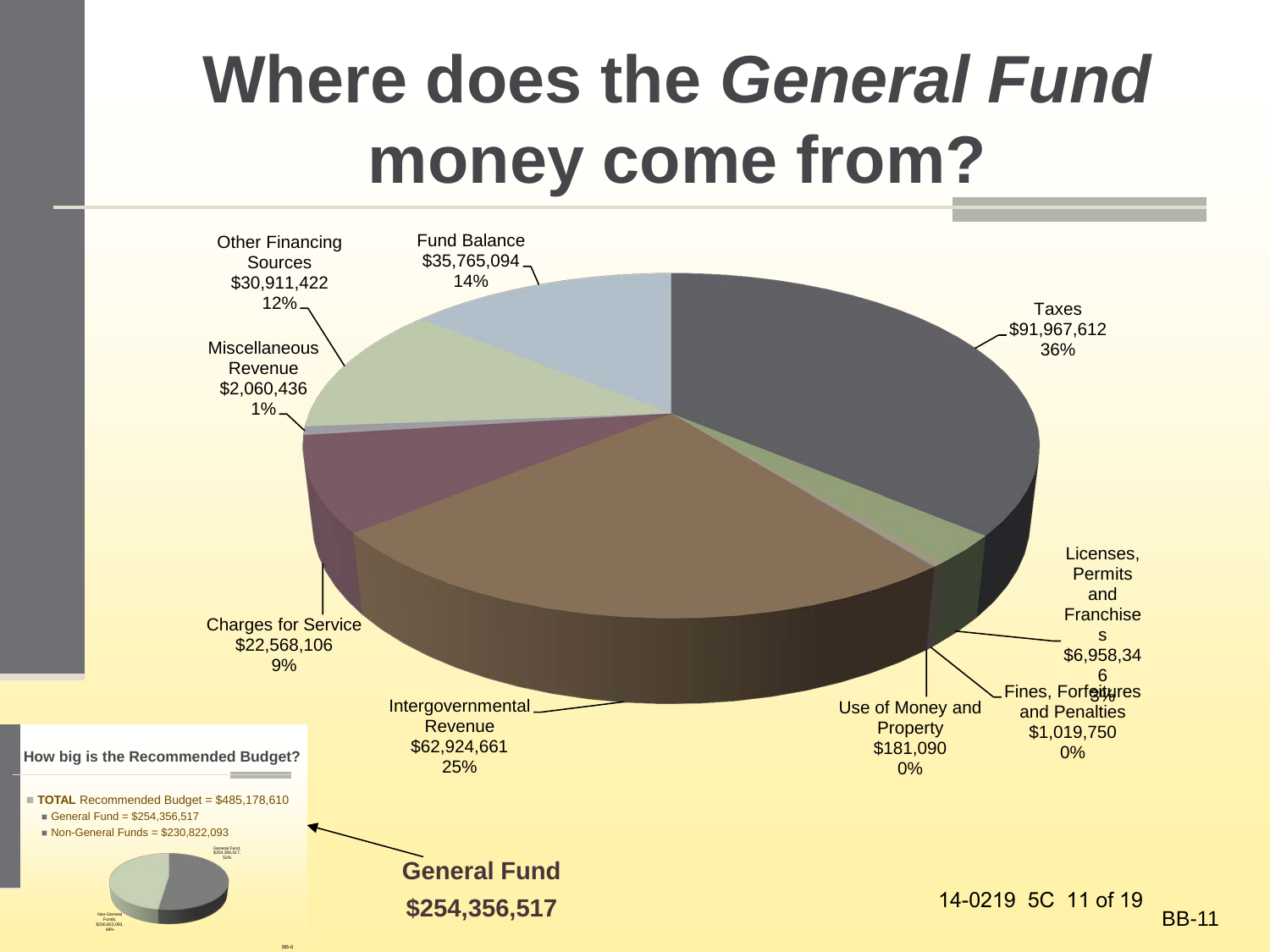### **What does the General Fund pay for?**



#### **Salaries & Benefits = People = Services to the Public**

BB-12 14-0219 5C 12 of 19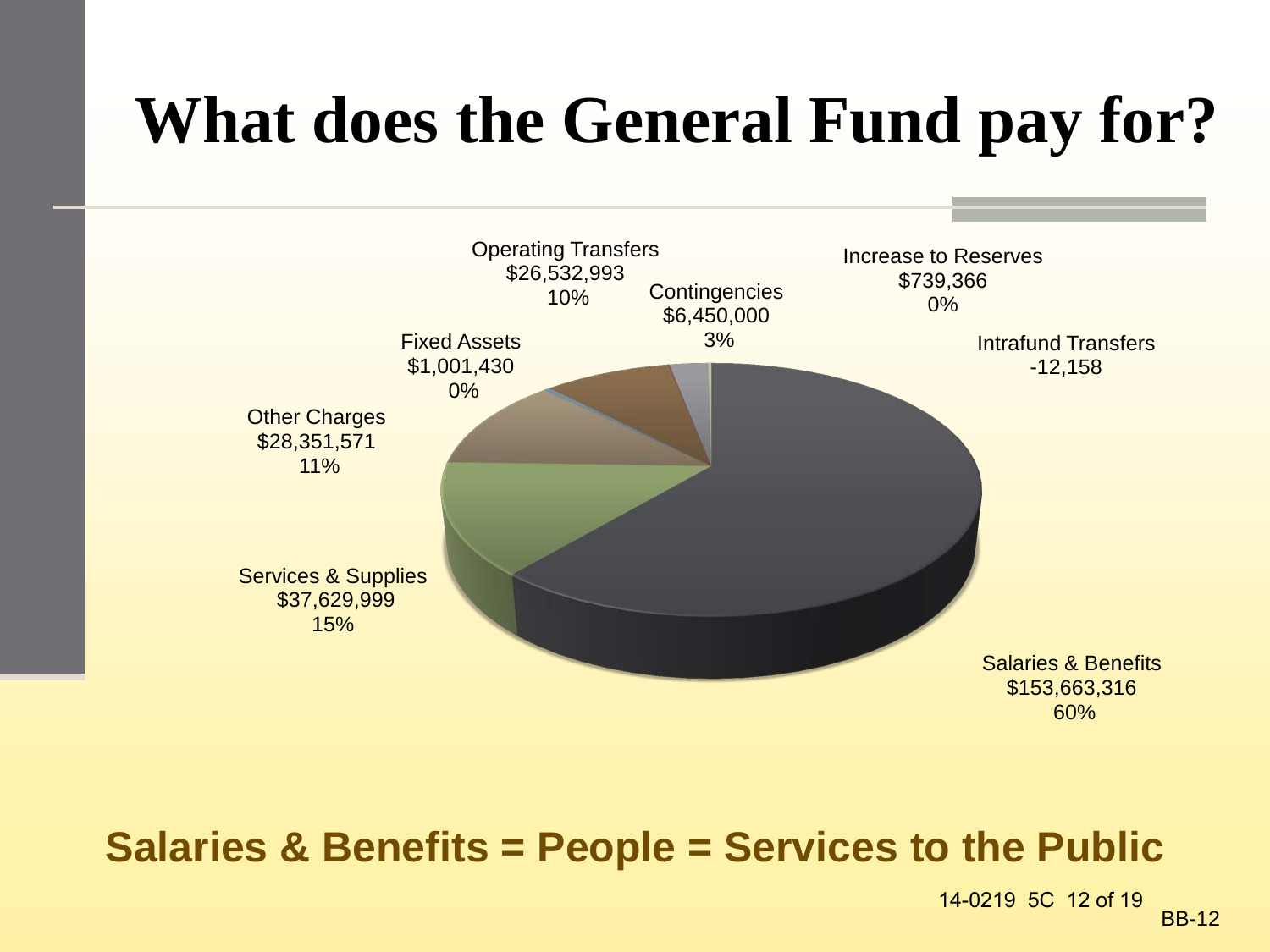### **How does the General Fund support county programs?**

- **Departments get money from different sources** ■ For example: grants, state & federal agencies, and
	- charges for service
- When that doesn't cover all of the department's costs, the difference is made up with other General Fund discretionary dollars
- These other discretionary dollars are a department's **"Net County Cost"**
- Departments are required to live within their "Net County Cost" to ensure that no additional General Fund support is required 14-0219 5C 13 of 19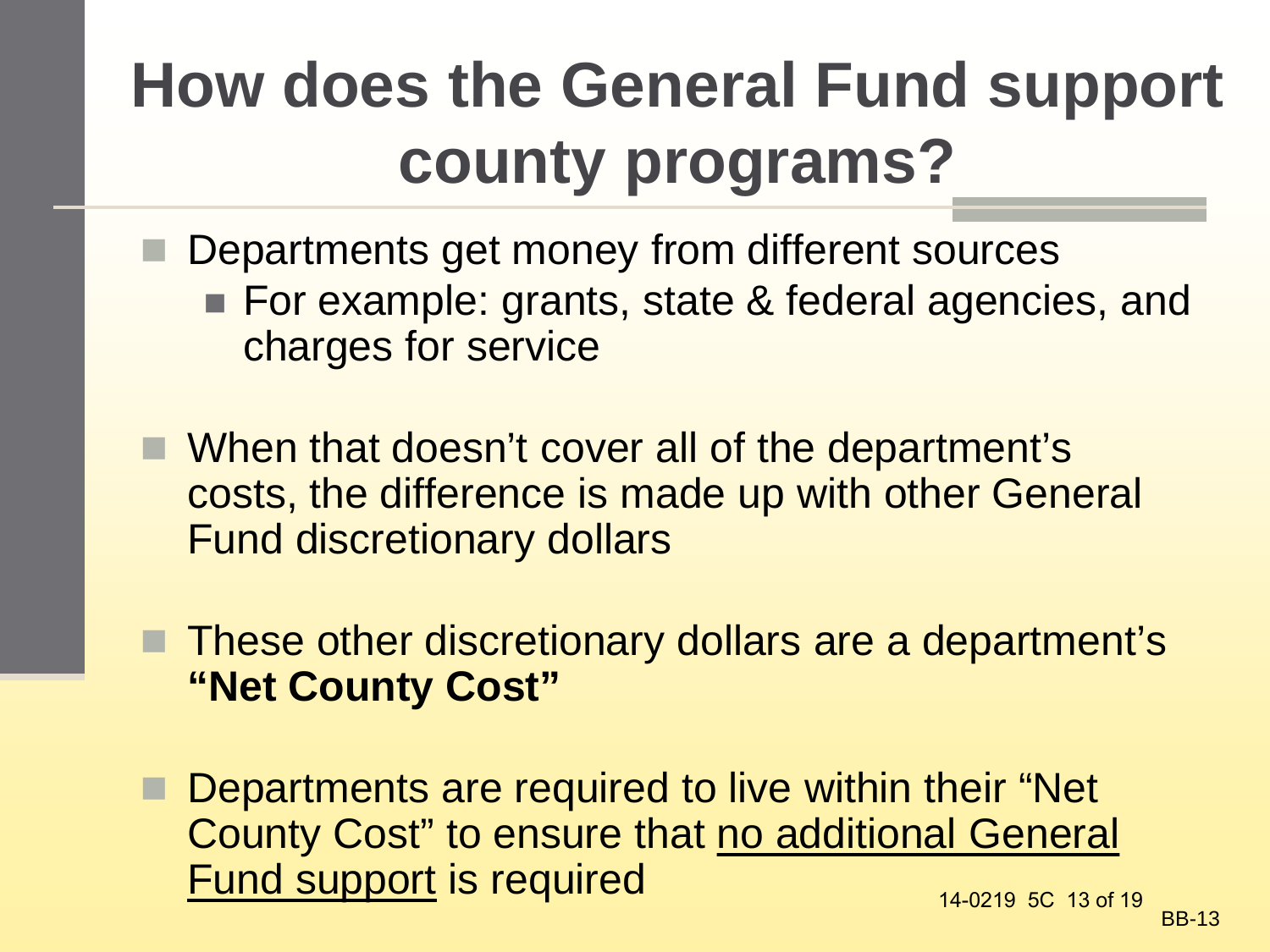### **Distribution of Net County Cost by Program Area FY 2005-06**

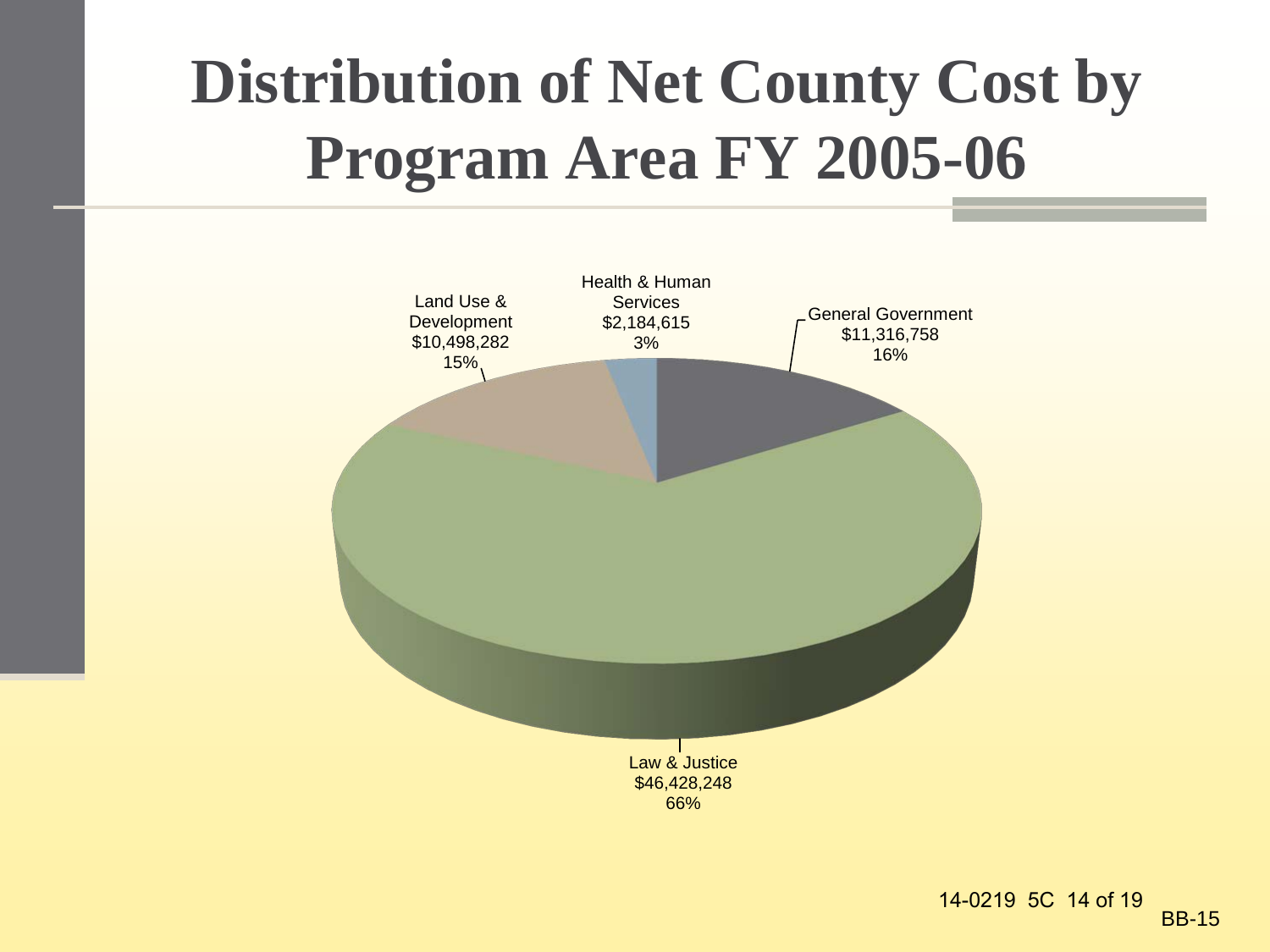### **Distribution of Net County Cost by Program Area FY 2014-15**

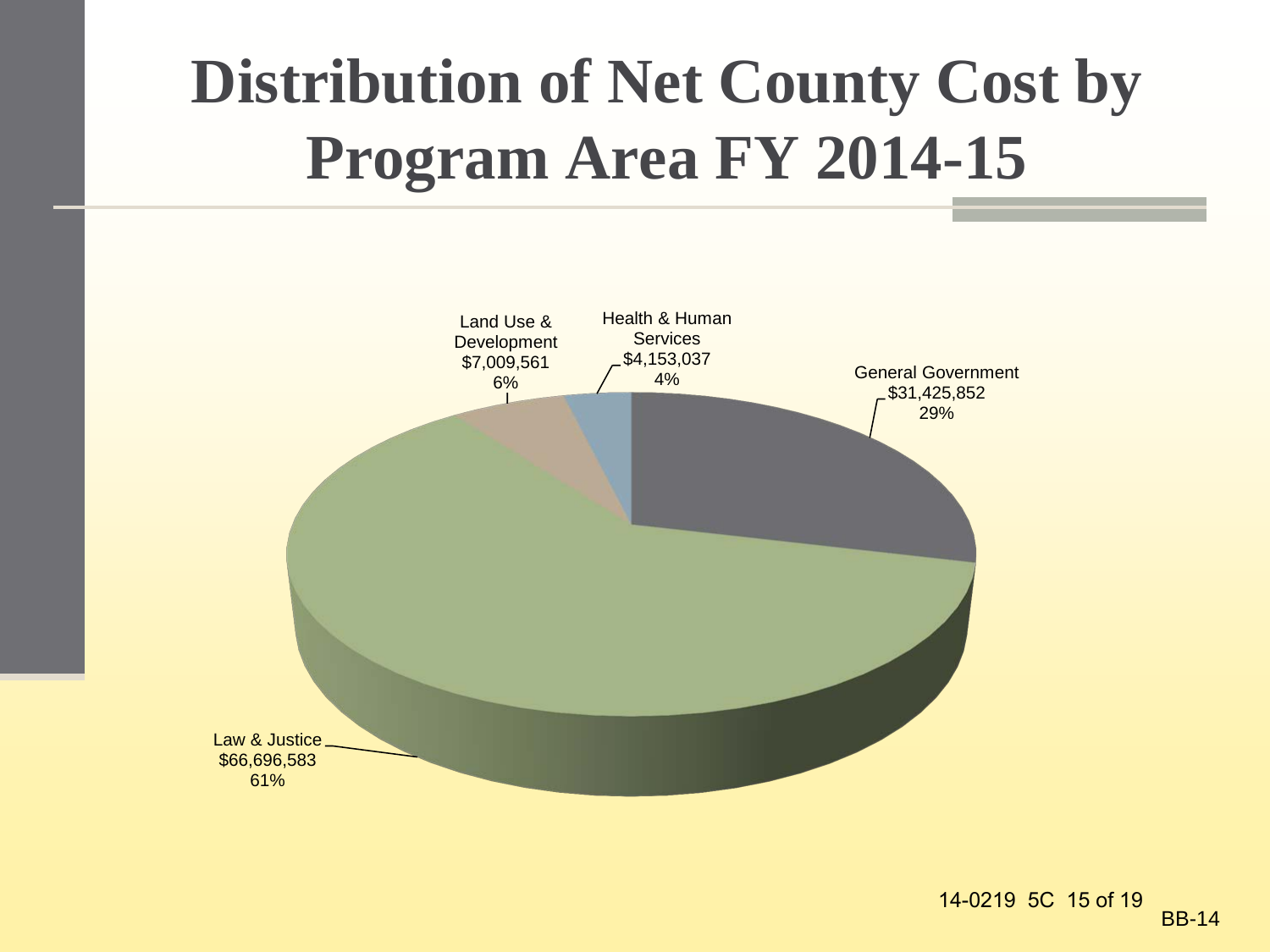### **Distribution of Net County Cost by Department FY 2014-15**

|                                                                              |             | % of           |           |
|------------------------------------------------------------------------------|-------------|----------------|-----------|
|                                                                              | 2014-15     | Total          |           |
|                                                                              | <b>NCC</b>  | <b>NCC</b>     |           |
| <b>BOS</b>                                                                   | 1,768,737   | 1.62%          |           |
| CAO                                                                          | 6,590,063   | 6.03%          |           |
| A/C                                                                          | 2,595,355   | 2.37%          |           |
| Treasurer                                                                    | 1,135,938   | 1.04%          |           |
| Assessor                                                                     | 3,218,712   | 2.95%          |           |
| <b>County Counsel</b>                                                        | 2,650,126   | 2.42%          |           |
| <b>Human Resources</b>                                                       | 1,856,604   | 1.70%          |           |
| <b>Information Technologies</b>                                              | 7,991,452   | 7.31%          |           |
| Economic Development/Parks & Trails                                          | 2,678,901   | 2.45%          |           |
| <b>Recorder Clerk</b>                                                        | 939,964     | 0.86%          |           |
| <b>Subtotal</b>                                                              | 31,425,852  | 28.76%         |           |
| <b>Grand Jury</b>                                                            | 80,147      | 0.07%          |           |
| Courts                                                                       | 1,720,500   | 1.57%          |           |
| <b>District Attorney</b>                                                     | 5,689,014   | 5.21%          |           |
| <b>Public Defender</b>                                                       | 3,278,073   | 3.00%          |           |
| <b>Sheriff</b>                                                               | 45,283,765  | 41.44%         |           |
| Probation                                                                    | 10,645,084  | 9.74%          |           |
| <b>Subtotal</b>                                                              | 66,696,583  | 61.03%         |           |
|                                                                              |             |                |           |
| Surveyor                                                                     | 1,640,123   | 1.50%          |           |
| Agriculture                                                                  | 500,193     | 0.46%          |           |
| <b>DOT - County Engineer &amp; Cemeteries</b><br><b>Development Services</b> | 665,413     | 0.61%          |           |
| <b>Environmental Mgt</b>                                                     | 4,203,832   | 3.85%          |           |
| <b>Subtotal</b>                                                              | 7,009,561   | 0.00%<br>6.41% |           |
|                                                                              |             |                |           |
| <b>Health - Animal Control</b>                                               | 1,249,130   | 1.14%          |           |
| <b>HHSA - Admin</b>                                                          | (995, 547)  | $-0.91%$       |           |
| <b>Veterans</b>                                                              | 400,396     | 0.37%          |           |
| <b>Human Services</b>                                                        | 1,661,810   | 1.52%          |           |
| Library                                                                      | 1,837,248   | 1.68%          |           |
| <b>Child Support Services</b>                                                |             | 0.00%          |           |
| <b>Subtotal</b>                                                              | 4,153,037   | 3.80%          |           |
|                                                                              |             |                | 14-0219 5 |
| <b>Total Department</b>                                                      | 109,285,033 | 100.00%        |           |

BB-16 5C 16 of 19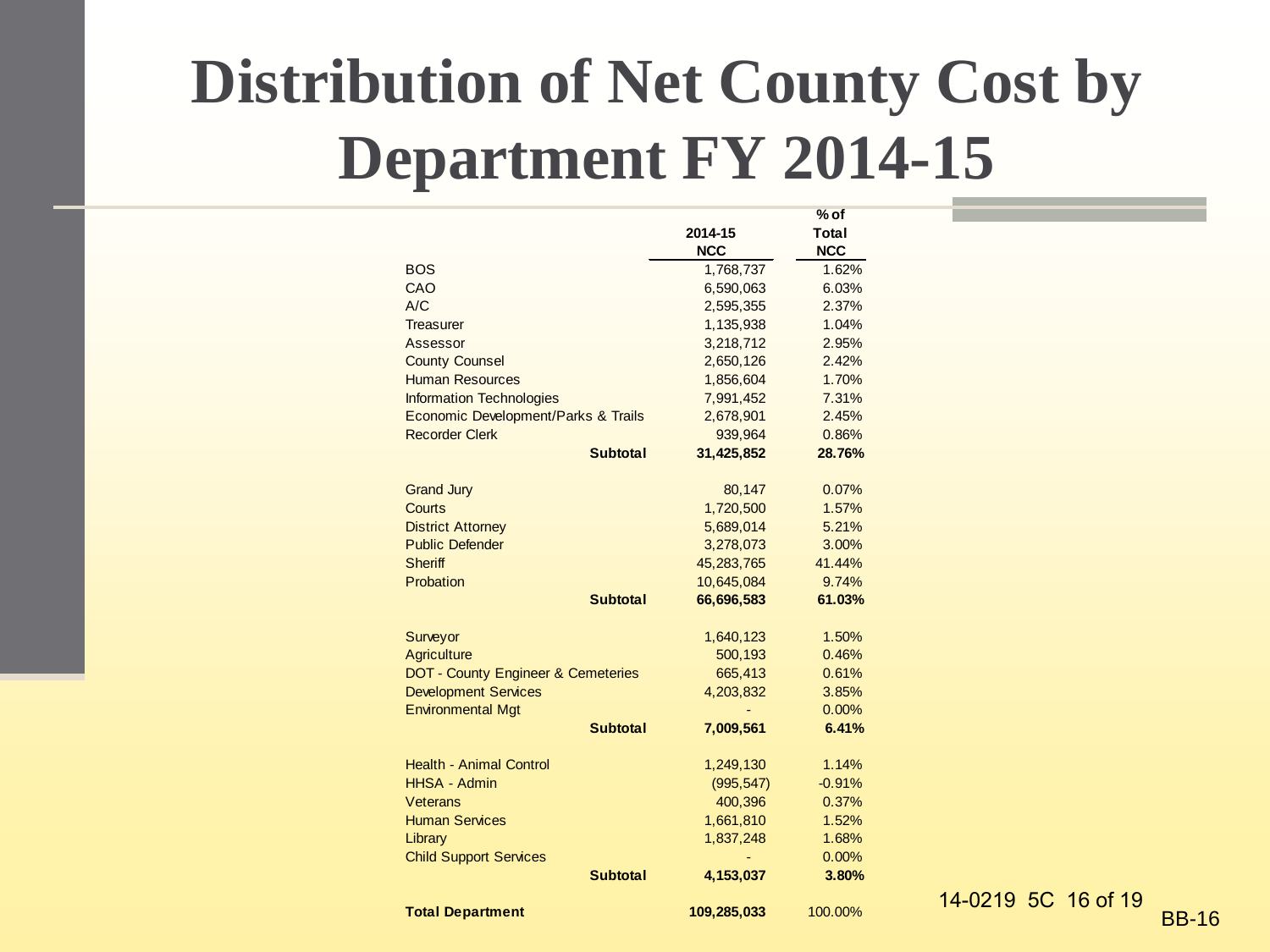## **Does the Recommended Budget contain reserve funds?**

- 8% set aside for "rainy day" including:
	- \$10.7 million in reserves
		- 5% of adjusted General Fund appropriations
	- \$6.5 million for contingency
		- 3% of adjusted General Fund appropriations
- \$4.8 million set aside as designation for Capital Projects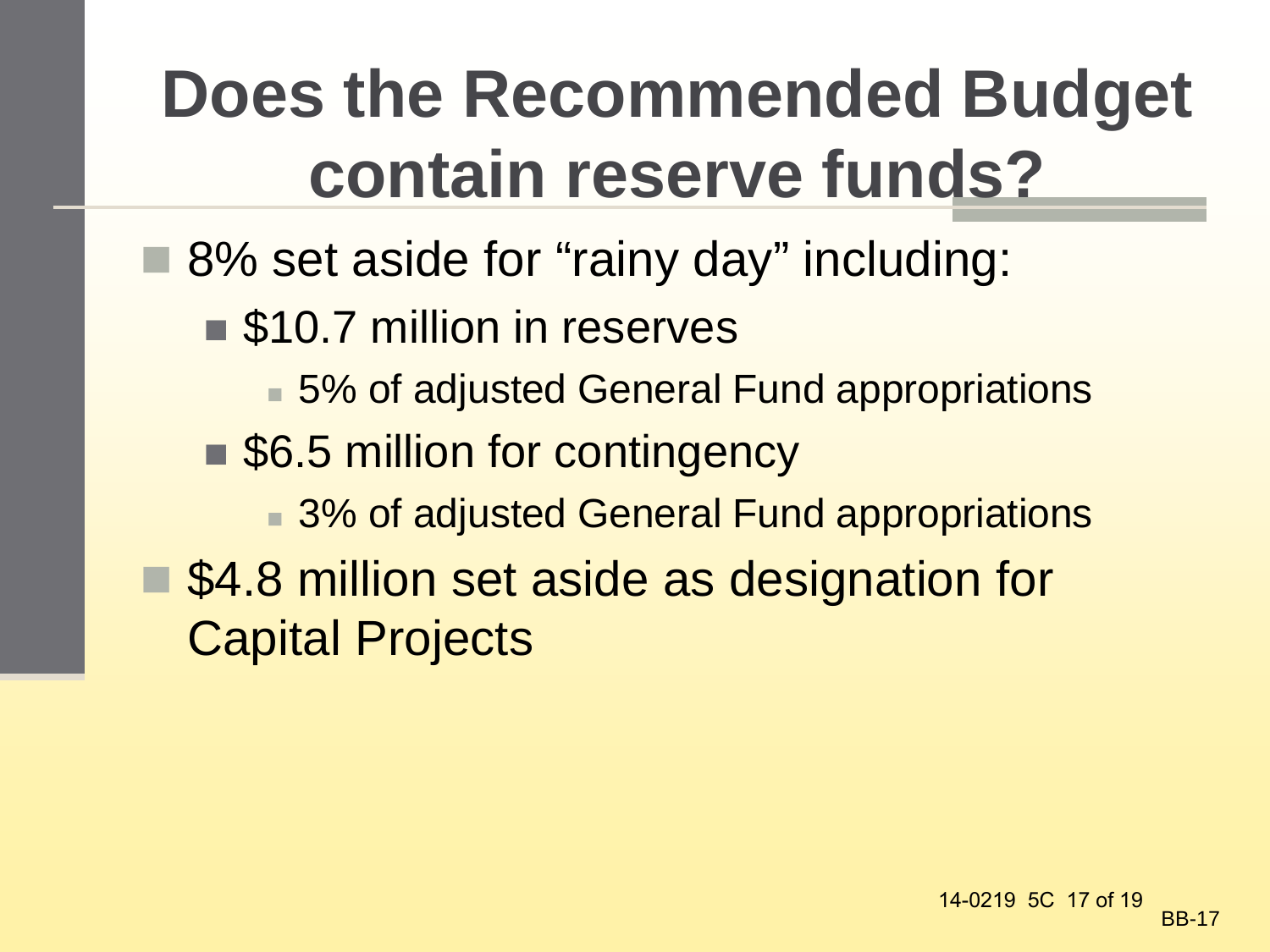What does the Recommended Budget mean for the future?

- **Future year deficits assume:** 
	- 2% growth in Discretionary Revenues
	- \$2 million in operational savings each year
	- **Annual savings from the investment strategy**
	- Maintaining 8% reserve/contingency
	- Annual appropriations growth of 4.5% in salaries and 2% in other expenses

|                                 | FY 2014-15    | FY 2015-16                                                      | FY 2016-17                                | FY 2017-18    | FY 2018-19    |
|---------------------------------|---------------|-----------------------------------------------------------------|-------------------------------------------|---------------|---------------|
| <b>Total Revenues</b>           | \$254,356,517 |                                                                 | \$234,386,645 \$243,048,621 \$251,194,908 |               | \$256,530,897 |
| <b>Total Appropriations</b>     | \$254,356,517 |                                                                 | \$246,878,125 \$255,909,670               | \$265,204,995 | \$274,830,740 |
| Total Revenue Surplus/Shortfall |               | $-$ \$(12,491,480) \$(12,861,049) \$(14,010,087) \$(18,299,843) |                                           |               |               |

14-0219 5C 18 of 19